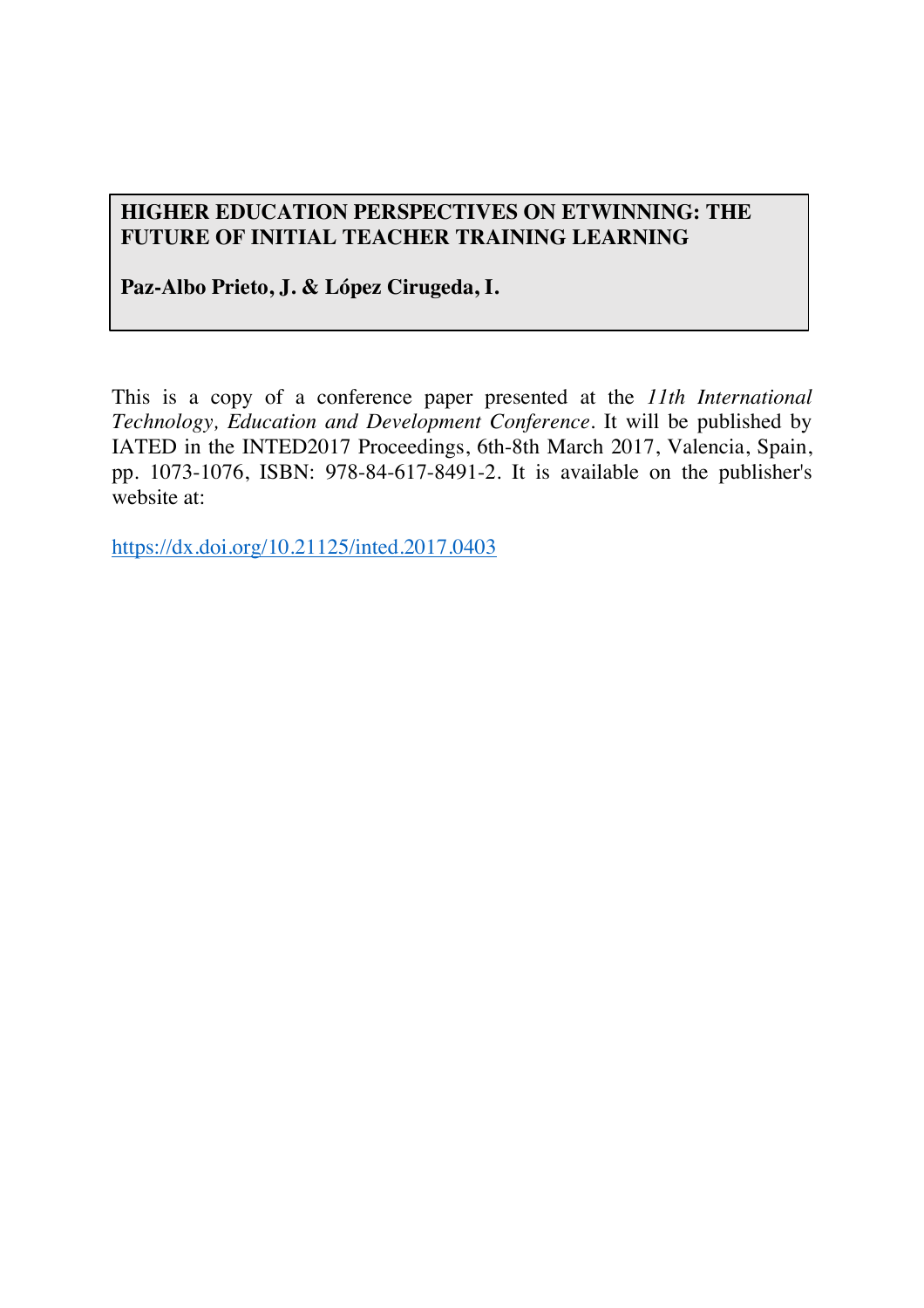# **HIGHER EDUCATION PERSPECTIVES ON ETWINNING: THE FUTURE OF INITIAL TEACHER TRAINING LEARNING**

### **Jesús Paz-Albo Prieto1 , Isabel López Cirugeda2**

*1 Universidad Rey Juan Carlos (SPAIN) 2 Universidad de Castilla-La Mancha (SPAIN)*

### **Abstract**

Teachers' collaboration networks in fostering Innovation and Communication Technology (ICT) are essential to promote 21st century skills. Teacher education forms part of the core mission of many universities and eTwinning can help accelerate this educational change needed in initial teacher training (ITT) reforms. eTwinning is part of the European Union's Erasmus+ programme, devoted to lifelong learning to promote collaboration between schools in Europe and enhance students' learning. This study discusses the perceptions of undergraduate and graduate college students about the impact of introducing eTwinning as a prospective pedagogical tool in ITT. Data for this study were collected via an online questionnaire distributed to 22 students actively participating in the eTwinning Teacher Training Pilot for Higher Education Institutions in Spain. Analysis of the responses revealed a number of beneficial effects on teachers training that facilitates constructive and successful collaborative learning. eTwinning participants experienced a greater motivation, improved academic achievement and language skills, and development of lifelong skills, such as cooperation and independent learning skills. The results suggest that eTwinning is a promising pedagogical tool in teacher training. The study concludes with a discussion of the challenges in the implementation with suggestions made for future research.

Keywords: eTwinning, teacher training, educational innovation, project-based learning.

# **1 INTRODUCTION**

The educational platform eTwinning, originally designed in 2005 and introduced by the European Commission in the eLearning programme (2004-2006) as a tool for the development of technology literacy among teachers, has evolved into a massive community for schools in Europe. This fastdeveloping virtual environment has already produced over 55,774 projects involving over 437,543 teachers and 173,097 school centres [1]. It is a user-friendly, free, safe space in which teachers can locate colleagues from the European Union and other countries, namely Croatia, Iceland, Norway, Switzerland and Turkey, as well as other areas which can act as guest countries, to *twin* their schools through the design and implementation of common projects for their students.

eTwinning participants, also known as *eTwinners*, report significant improvement in both motivation and academic achievement [2]. Besides, the voluntary nature of this cooperation naturally reserves its use for especially vocational and proactive educators and an estimated 95.2% participants willing to learn about technologies [3]. Accordingly, the confluences created through the online networks spread a good academic practice to a wide range of 21st century skills, ranging from those related to collaborative learning to the use of Innovation and Communication Technology (ICT). This helps the acceleration of school change and the evolution of educational systems through pedagogical innovation without a previously-planned theoretical orientation different from the identification of good practice [4]. Moreover, it promotes strategic alliances, partnerships, academic training, mobility and even job searching through the parallel *School Education Gateway* platform.

Due to all these beneficial effects, eTwinning training courses and seminars are becoming increasingly common among the different levels of non-university education, as its implementation for higher education studies has not been planned. As the lack of technological skills or the inexperience regarding task design and implementation prevent senior teachers from using the platform, instruction on its use in initial teacher training (ITT) seemed advisable for the consolidation of eTwinning in schools. Thus, younger teachers would be qualified users of the platform and would hopefully act as mentors, instructing their peers. Therefore, since the academic year 2012/2013, the European Commission has fostered this process in several higher education institutions in 15 out of the 37 countries of eTwinning, including the Universidad Rey Juan Carlos and Universidad de Castilla-La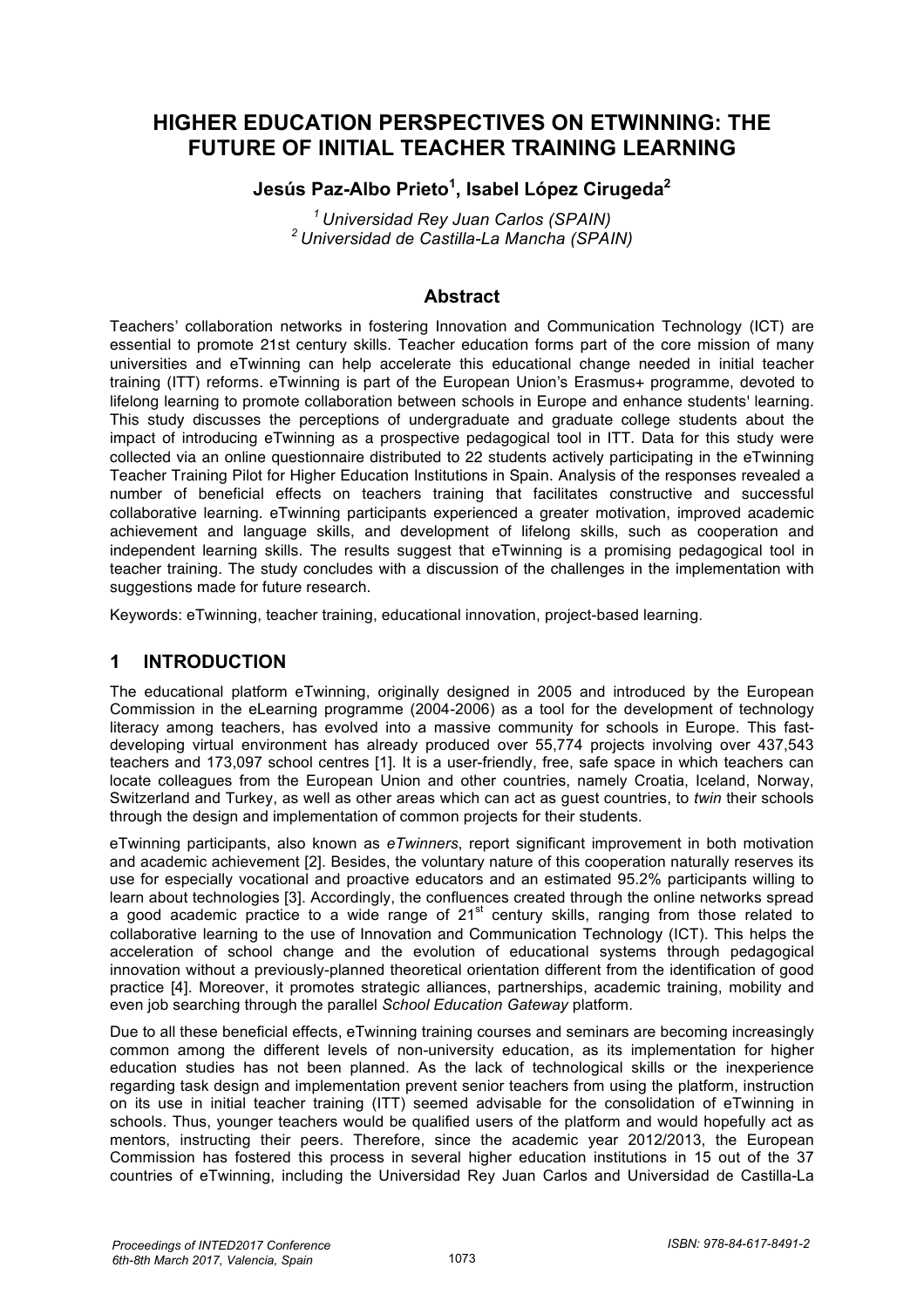Mancha in Spain, which include eTwinning as a component of their training for undergraduate degrees and Master's degrees in education programs.

# **1.1 Purpose of the Study**

In order to evaluate the impact of the experience on the students of those institutions who received that training, a Likert scale-type online survey was conducted to measure their perceptions in terms of motivation, ICT skills, collaborative group skills, implementation and evaluation of real school practice and the derived sense of belonging and commitment to the educational community. All of these aspects are very much demanded in the European Higher Education Area (EHEA), so positive feedback from the students would be interpreted as a hint for the inclusion of eTwinning into ITT in Europe.

### **2 METHODOLOGY**

#### **2.1 Participants**

A total of 22 students (3 males and 19 females) participated in the study. These students included prospective early childhood, elementary and high school teachers from institutions participating in the eTwinning Teacher Training Pilot for Higher Education Institutions in Spain during the academic year 2015 and 2016. The mean age for students participating in the study was 24.36 (*SD*= 6.58).

#### **2.2 Procedure**

At the end of the eTwinning experience, participants were asked to contribute in the study by taking the online survey to assess overall perception of their eTwinning experience at the Universidad Rey Juan Carlos and the Universidad de Castilla-La Mancha. E-mail invitation messages were sent out to all students actively participating in the eTwinning Teacher Training Pilot, highlighting its purpose and benefits of the study. Participation and responses were completely voluntary and anonymous.

#### **2.3 Instrument and Data Analysis**

The instrument used for this study was a questionnaire designed by the primary investigators. This questionnaire was reviewed by a group of teachers' educators and then pilot tested. The final version of the survey instrument consists of 28 items that include demographic items and items included for forthcoming analyses. Scale items 6-25 were coded using a five-point Likert scale ranging from 'Strongly disagree' to 'Strongly agree'. For our analyses, 'Strongly disagree' was coded as 1, 'Disagree' as 2, 'Neutral' as 3, 'Agree' as 4, and 'Strongly agree' as 5. Descriptive statistics were calculated via means, standard deviations and percentages, using the Statistical Package for Social Sciences (SPSS 22.0).

# **3 RESULTS**

Prospective educators' perceptions towards the eTwinning experience are presented in Table 1. Preliminary analysis of students' eTwinning experience suggests that eTwinning should be included in Initial Teacher Training Institutes (84.4%) since it improves participants' decision making skills (86.4%) and promotes cooperation and acquisition of key competences (81.8%). In fact, eTwinning participants experienced a greater motivation (90.9%) and considered eTwinning as a tool to increase teaching involvement and motivation (86.3%).

Generally speaking, an enriched students' academic improvement could be seen by most participants actively involved in eTwinning projects. Additionally, students showed significantly more positive attitudes towards independent learning skills. Participants believe eTwinning projects promote students' autonomous learning (72.7%) through intercultural collaborative work. In addition, data revealed a number of beneficial effects on prospective teachers training that facilitates constructive and successful collaborative learning.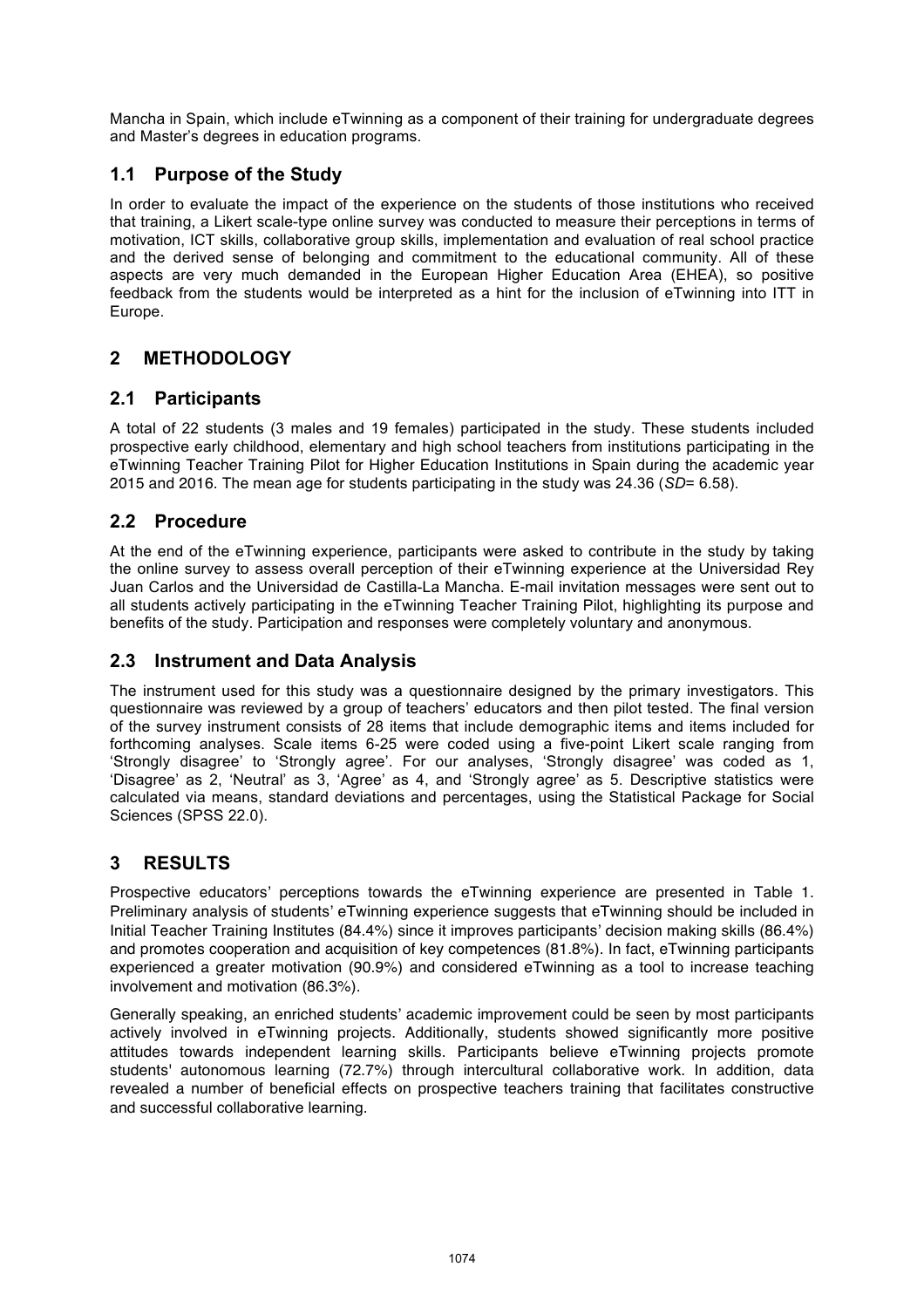| <b>Question items:</b> |                                                                                                           | <b>Mean</b><br>$(n=22)$ | <b>SD</b><br>(n=22) |
|------------------------|-----------------------------------------------------------------------------------------------------------|-------------------------|---------------------|
| 6.                     | My eTwinning experience has reinforced my sense of belonging to the<br>educational community.             | 3.64                    | 0.953               |
| 7.                     | My eTwinning experience has shown me real school practice.                                                | 3.64                    | 0.002               |
| 8.                     | I have experienced the potential of digital tools in the classroom.                                       | 3.32                    | 1.171               |
| 9.                     | My group decision-making skills have improved.                                                            | 3.18                    | 0.795               |
|                        | 10. My leadership skills have been reinforced.                                                            | 3.32                    | 0.839               |
|                        | 11. My preparation for project-based learning has improved.                                               | 3.55                    | 0.963               |
|                        | 12. The schedule for the project has been efficiently handled.                                            | 3.41                    | 0.854               |
|                        | 13. I am aware of the challenges posed by eTwinning projects and I know how<br>to successfully face them. | 3.73                    | 0.985               |
|                        | 14. I intend to develop eTwinning projects when I work as a teacher.                                      | 3.91                    | 0.684               |
|                        | 15. eTwinning is an advantageous tool for the multicultural classroom.                                    | 4.18                    | 0.588               |
|                        | 16. eTwinning reinforces the acquisition of key competences.                                              | 3.95                    | 0.575               |
|                        | 17. eTwinning fosters autonomous learning.                                                                | 3.86                    | 0.640               |
|                        | 18. I have perceived great involvement among my peers / students.                                         | 3.00                    | 0.873               |
|                        | 19. I have been able to use my prior knowledge to design an eTwinning project.                            | 3.45                    | 1.011               |
|                        | 20. I have improved my assessment techniques.                                                             | 3.23                    | 1.020               |
|                        | 21. eTwinning projects can improve student motivation.                                                    | 4.14                    | 0.560               |
|                        | 22. eTwinning projects can improve teacher motivation.                                                    | 4.05                    | 0.722               |
|                        | 23. There is evidence that eTwinning projects lead to improvements in<br>academic performance.            | 3.50                    | 0.913               |
|                        | 24. I believe eTwinning should be used at schools.                                                        | 4.14                    | 0.640               |
|                        | 25. I believe the handling of eTwinning must be taught at Schools of Education.                           | 4.32                    | 0.716               |

#### Table 1. Descriptive statistics of prospective educators' responses.

# **4 CONCLUSION**

The feedback from students was highly positive regarding the introduction of eTwinning as a pedagogical tool in prospective teachers training. Most participants believe that eTwinning should be integrated not only into higher education classrooms but also into K-12 classrooms. Although many different approaches can be taken to integrating eTwinning projects into the classroom, one must consider the challenges in its implementation. eTwinning may provide one viable option to place students and their activity at the center, but the role of educators must change by necessity [5]. To further improve the effectiveness of eTwinning projects, measures should be taken to use this promising pedagogical tool in most teacher training institutions and analyze its impact in the EHEA.

#### **ACKNOWLEDGEMENTS**

Support for this study was provided by the eTwinning National Support Service in Spain.

#### **REFERENCES**

- [1] "The official portal for eTwinning", etwinning.net. (Retrieved: January 01/10/2017).
- [2] C. Galvin, *eTwinning in the classroom. A showcase for good practice (2008-2009)*. Brussels: Central Support Service for eTwinning (CSS), p. 16, 20, 2009.